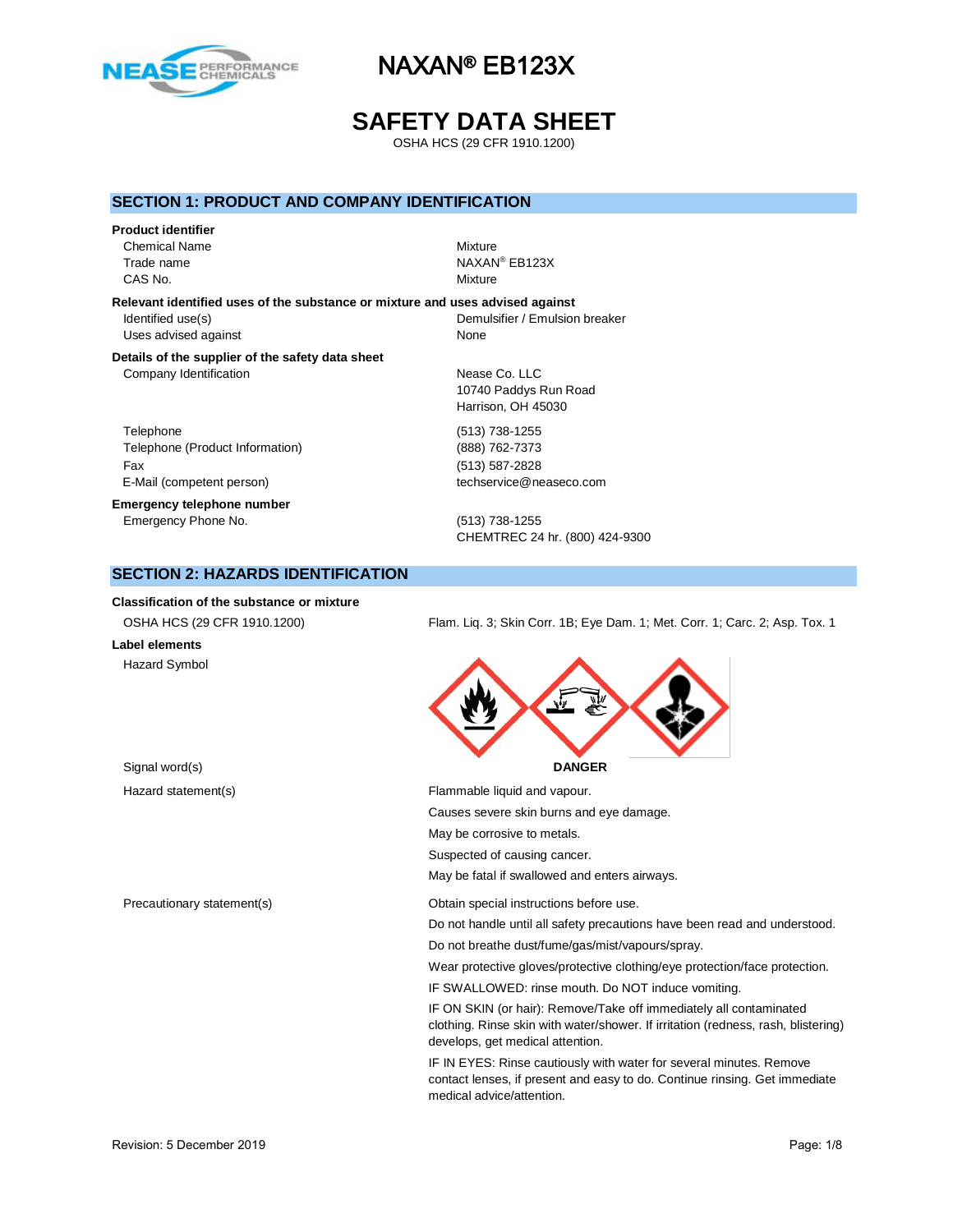

**Other hazards Other hazards Toxic to aquatic life. Toxic to aquatic life with long lasting effects. Not** classified as PBT or vPvB.

Additional Information **None** 

## **SECTION 3: COMPOSITION/INFORMATION ON INGREDIENTS**

| <b>Composition/information on ingredients</b>                                    | $%$ W/W               | CAS No.       | Hazard statement(s)                                   |
|----------------------------------------------------------------------------------|-----------------------|---------------|-------------------------------------------------------|
| Napthalenesulfonic acid, bis(1-methylethyl)-, me                                 | 99811-86-6<br>$>50\%$ |               | Causes severe skin burns and eye damage.              |
| derives.                                                                         |                       |               | Harmful to aquatic life.                              |
|                                                                                  |                       |               | Harmful if swallowed.                                 |
|                                                                                  |                       |               | Flammable solid.                                      |
| Naphthalene                                                                      | $< 5\%$               | $91 - 20 - 3$ | Suspected of causing cancer.                          |
|                                                                                  |                       |               | Very toxic to aquatic life.                           |
|                                                                                  |                       |               | Very toxic to aquatic life with long lasting effects. |
| Sulfuric acid                                                                    | <7%                   | 7664-93-9     | Causes severe skin burns and eye damage.              |
| Distillates (petroleum), catalytic reformer<br>fractionator residue, low boiling | $<$ 40%               | 68477-31-6    | Suspected of causing cancer.                          |
|                                                                                  |                       |               | Flammable liquid and vapour.                          |
|                                                                                  |                       |               | Causes eye irritation.                                |
| Xylene                                                                           | < 15%                 | 1330-20-7     | Causes skin irritation.                               |
|                                                                                  |                       |               | May be fatal if swallowed and enters airways.         |
|                                                                                  |                       |               | May cause respiratory irritation.                     |

**Additional Information** –None

## **SECTION 4: FIRST AID MEASURES**



**Description of first aid measures**

| Inhalation                                                                    | Remove to fresh air and keep at rest in a position comfortable for breathing.<br>If breathing is laboured, administer oxygen. If symptoms occur obtain<br>medical attention. |  |  |
|-------------------------------------------------------------------------------|------------------------------------------------------------------------------------------------------------------------------------------------------------------------------|--|--|
| <b>Skin Contact</b>                                                           | Wash affected skin with plenty of water. Remove contaminated clothing<br>immediately. If irritation (redness, rash, blistering) develops, get medical<br>attention.          |  |  |
| Eye Contact                                                                   | Rinse cautiously with water for several minutes. Remove contact lenses, if<br>present and easy to do. Continue rinsing. Get immediate medical<br>advice/attention.           |  |  |
| Ingestion                                                                     | If ingested, rinse mouth. Do not induce vomiting. Seek medical treatment.                                                                                                    |  |  |
| Most important symptoms and effects, both<br>acute and delayed                | Causes severe skin burns and eye damage.                                                                                                                                     |  |  |
| Indication of any immediate medical attention<br>and special treatment needed | None                                                                                                                                                                         |  |  |

## **SECTION 5: FIRE-FIGHTING MEASURES**

### **Extinguishing media**

| -Suitable Extinguishing Media                            | Extinguish with waterspray, dry chemical, sand or carbon dioxide or foam. |
|----------------------------------------------------------|---------------------------------------------------------------------------|
| -Unsuitable Extinguishing Media                          | None anticipated.                                                         |
| Special hazards arising from the substance or<br>mixture | None anticipated.                                                         |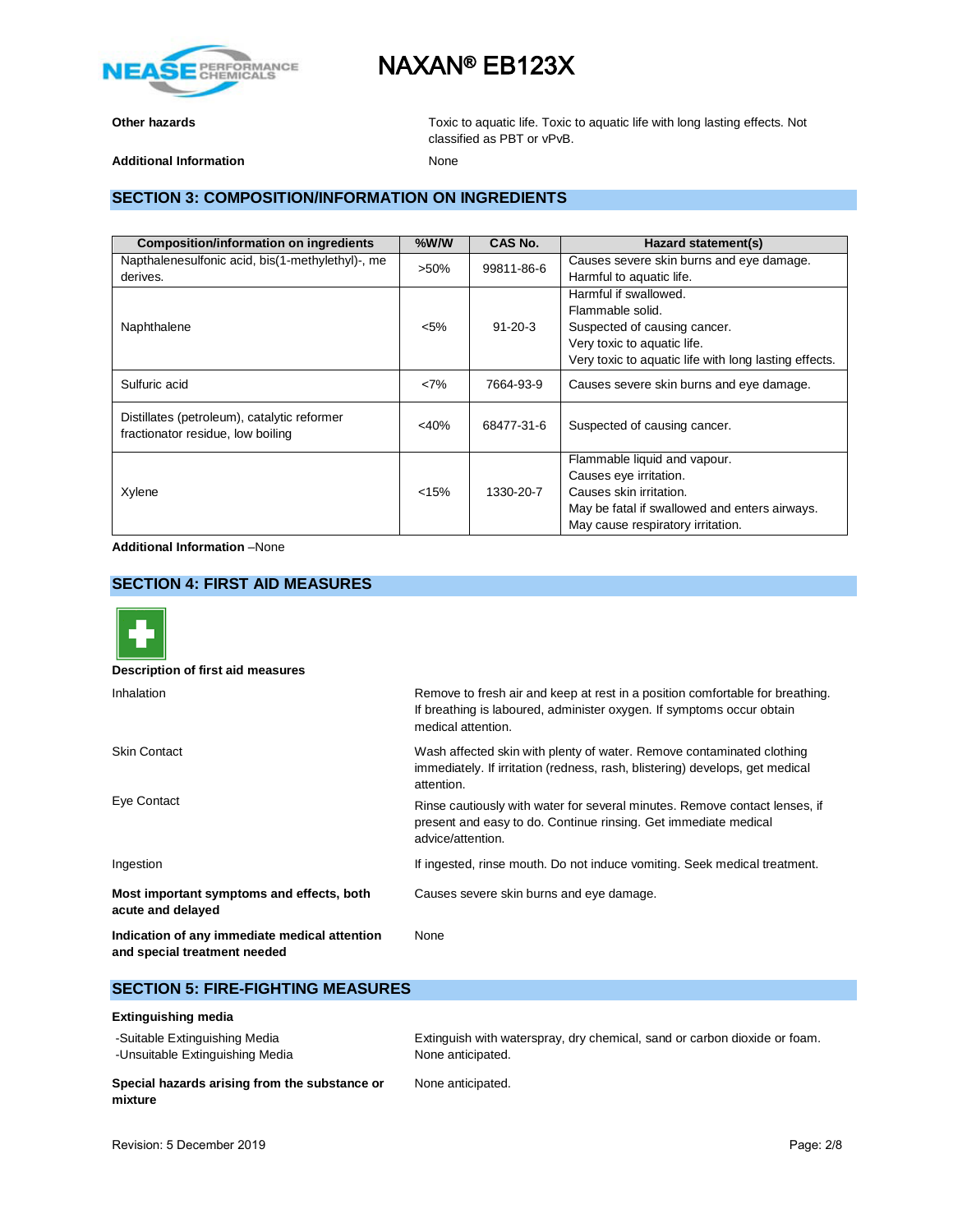



Advice for fire-fighters **Fighters** Fire fighters should wear complete protective clothing including selfcontained breathing apparatus.

## **SECTION 6: ACCIDENTAL RELEASE MEASURES**

| Personal precautions, protective equipment<br>and emergency procedures | Put on protective equipment before entering danger area.                                                                                |
|------------------------------------------------------------------------|-----------------------------------------------------------------------------------------------------------------------------------------|
| <b>Environmental precautions</b>                                       | Do not allow to enter drains, sewers or watercourses.                                                                                   |
| Methods and material for containment and<br>cleaning up                | Contain spillages with sand, earth or any suitable adsorbent material.<br>Cautiously neutralize remainder. Carefully collect remainder. |
| Reference to other sections<br><b>Additional Information</b>           | None<br>None                                                                                                                            |

### **SECTION 7: HANDLING AND STORAGE**

| Precautions for safe handling                                | Do not get in eyes, on skin, or on clothing.                                                                    |
|--------------------------------------------------------------|-----------------------------------------------------------------------------------------------------------------|
| Conditions for safe storage, including any incompatibilities |                                                                                                                 |
| -Storage Temperature                                         | Store at room temperature.                                                                                      |
| -Incompatible materials                                      | Attacks many materials and clothing. Keep away from oxidising agents.<br>Keep container tightly closed and dry. |
| Specific end use(s)                                          | Demulsifier / Emulsion breaker                                                                                  |

### **SECTION 8: EXPOSURE CONTROLS/PERSONAL PROTECTION**

#### **Control parameters**

#### **Occupational exposure limits**

|                   |                | LTEL (8 hr TWA ppm) |                          | STEL (ppm) |                    |                       |
|-------------------|----------------|---------------------|--------------------------|------------|--------------------|-----------------------|
| <b>SUBSTANCE.</b> | <b>CAS No.</b> | PEL (OSHA)          | TLV (ACGIH)              | PEL (OSHA) | <b>TLV (ACGIH)</b> | Note:                 |
| Naphthalene       | $91 - 20 - 3$  | 10                  | 10                       | 15         | ---                |                       |
| Sulfuric acid     | 7664-93-9      | mq/m <sup>3</sup>   | $0.2 \text{ mg/m}^3$ (T) | $- - - -$  | $- - - -$          | (T) Thoracic fraction |
| Xylene            | 1330-20-7      | $100$ ppm           | $100$ ppm                | $- - - -$  | $150$ ppm          | ----                  |

**Exposure controls**

**Personal protection equipment**





**Recommended monitoring method** NIOSH 1550 (Naphthas); NIOSH 7903 (Inorganic acids); NIOSH 1501 (Hydrocarbons, Aromatic)

Appropriate engineering controls **Provide adequate ventilation** to ensure that the occupational exposure limit is not exceeded.

Eye/face protection The following to be used as necessary: Goggles giving complete protection to eyes. Full face shield.

Skin protection (Hand protection/ Other) The following to be used as necessary: Gloves (Neoprene, Butyl rubber, or Natural rubber). Chemical protection suit. Wear safety or chemical resistant shoes or boots. Check with protective equipment manufacturer's data.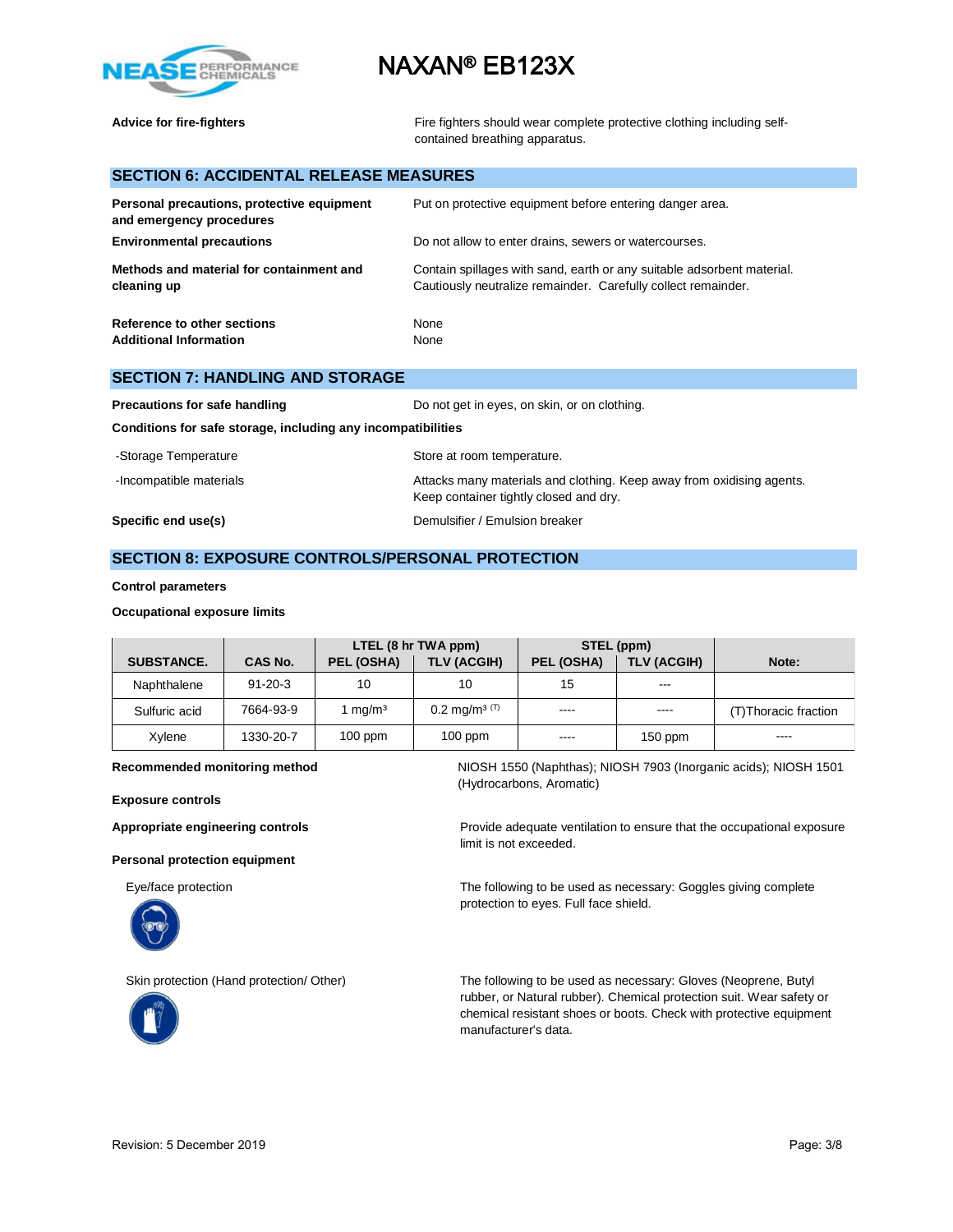



Respiratory protection **No personal respiratory protective equipment normally required.** 

Thermal hazards Use gloves with insulation for thermal protection, when needed.

**Environmental Exposure Controls Exposure Controls Do not allow to enter drains, sewers or watercourses.** 

### **SECTION 9: PHYSICAL AND CHEMICAL PROPERTIES**

**Information on basic physical and chemical properties**

Appearance Liquid. **Colour** Black Odour **Acidic / Sulfurous.** Acidic / Sulfurous. Odour Threshold (ppm) Not available. pH (Value) <2 (conc. % w/w: 5) Melting Point (°C) / Freezing Point (°C) May solidify at 10.6 °C Boiling point/boiling range (°C): 210 Flash Point (°C) 27 (81 °F [Xylene]) Evaporation rate (butyl acetate=1) Not available. Flammability (solid, gas) Not applicable. Explosive limit ranges **Not available**. Vapour Pressure (Pascal) <0.1 kPa at 20°C (sulphuric acid) Vapour Density (Air=1) 3.4 (sulphuriuc acid). Density  $(g/m)$  1.12 g/cm3 (20 °C) Solubility (Water) Soluble Soluble Solubility (Other) Not available. Partition Coefficient (n-Octanol/water) Not available. Auto Ignition Temperature (°C) and the control of the Not available. Decomposition Temperature (°C) Not available. Kinematic Viscosity (cSt) @ 40°C <20.5 Explosive properties Not available Oxidising properties Not oxidising.

#### **Other information** Not available.

### **SECTION 10: STABILITY AND REACTIVITY**

| Reactivity                                | Stable under normal conditions.                                         |
|-------------------------------------------|-------------------------------------------------------------------------|
| <b>Chemical stability</b>                 | Stable.                                                                 |
| Possibility of hazardous reactions        | None anticipated.                                                       |
| <b>Conditions to avoid</b>                | Avoid contact with heat and ignition sources. Incompatible<br>materials |
| Incompatible materials                    | Reacts with oxidizers and acids.                                        |
| <b>Hazardous Decomposition Product(s)</b> | Carbon monoxide, Carbon dioxide, Sulphur oxides,                        |

### **SECTION 11: TOXICOLOGICAL INFORMATION**

**Exposure routes:** Inhalation**,** Skin Contact**,** Eye Contact

**Substances in preparations / mixtures**

Napthalenesulfonic acid, bis(1-methylethyl)-, me derives. (CAS No. 99811-86-6) - By analogy with similar materials:

**Acute toxicity Acute toxicity CHECO EXECO EXECO EXECO EXECO EXECO EXECO EXECO EXECO EXECO EXECO EXECO EXECO EXECO EXECO EXECO EXECO EXECO EXECO EXECO EXECO EXECO EXECO EXECO EXECO EXECO EXECO EXECO EXECO EXECO EXECO E Irritation/Corrosivity Company Constructs** Corrosive (Skin and Eyes) **Sensitization It is not a skin sensitizer.** 

**Repeated dose toxicity** NOAEL: > 1835 mg/kg bw/day (28 days, oral, rat)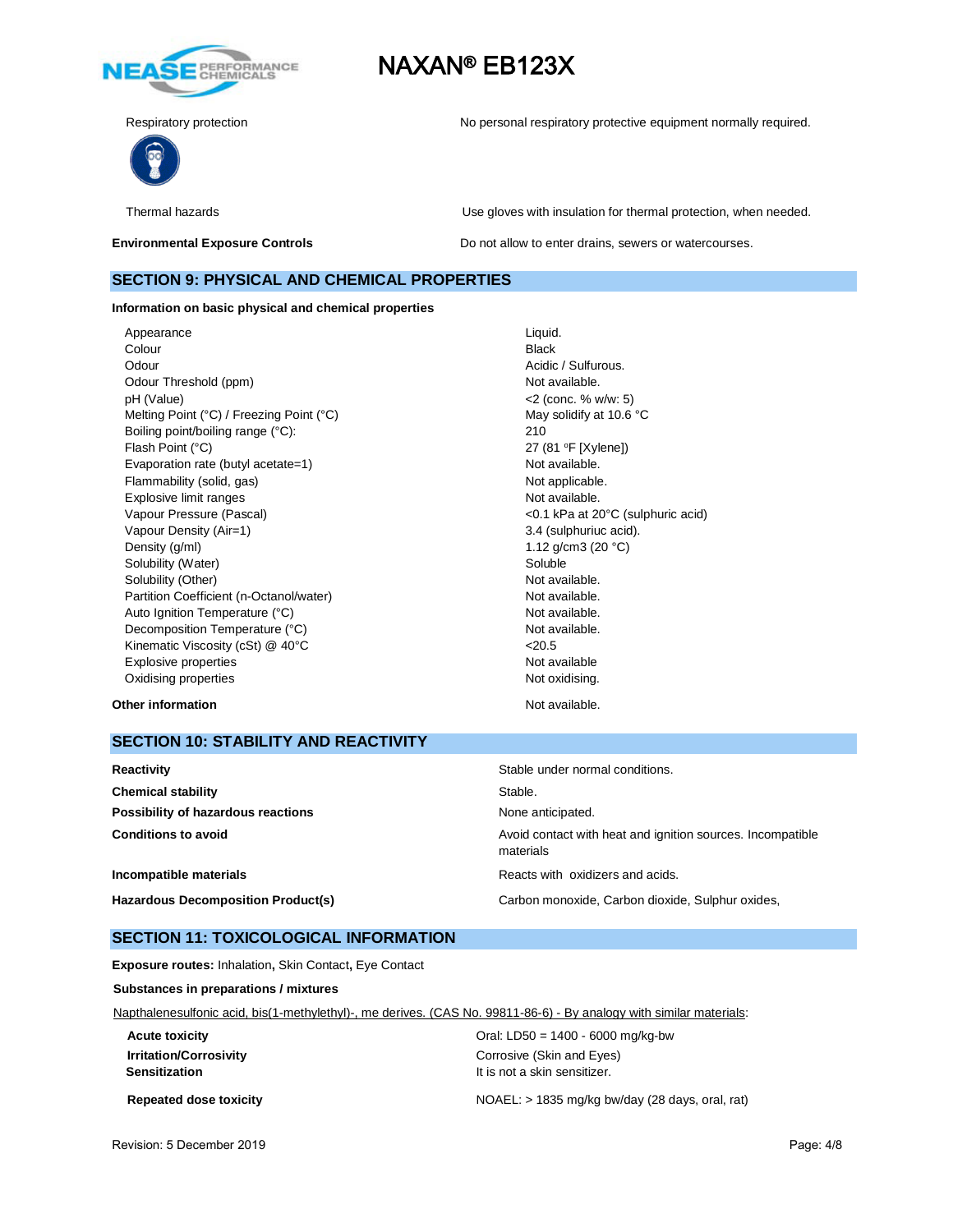

**Carcinogenicity Carcinogenicity It is unlikely to present a carcinogenic hazard to man.** 

|                                                                                        | <b>NTP</b>                    | <b>IARC</b>                                                                                                         | <b>ACGIH</b>                                           | <b>OSHA</b>                                                                                                                                                                                                                                | <b>NIOSH</b>                                                  |  |
|----------------------------------------------------------------------------------------|-------------------------------|---------------------------------------------------------------------------------------------------------------------|--------------------------------------------------------|--------------------------------------------------------------------------------------------------------------------------------------------------------------------------------------------------------------------------------------------|---------------------------------------------------------------|--|
|                                                                                        | No.                           | No.                                                                                                                 | No.                                                    | No.                                                                                                                                                                                                                                        | No.                                                           |  |
| <b>Mutagenicity</b><br><b>Toxicity for reproduction</b>                                |                               | There is no evidence of mutagenic potential.<br>No effects to the reproductive system.                              |                                                        |                                                                                                                                                                                                                                            |                                                               |  |
|                                                                                        | Naphthalene (CAS No. 91-20-3) |                                                                                                                     |                                                        |                                                                                                                                                                                                                                            |                                                               |  |
|                                                                                        | <b>Acute toxicity</b>         |                                                                                                                     | Dermal: No data                                        | Oral: LD50 $>$ 490 mg/kgg-bw (rat)<br>Oral: $LD50 = 533$ mg/kg-bw (mice)<br>Oral: LD50 = 1200 mg/kg-bw (guinea pig)<br>Oral: $LDL = 100$ mg/kg-bw (child)<br>Oral: $LDL = 400$ mg/kg-bw (dog)<br>Inhalation: $LC50 > 0.4$ mg/l (4 hr, rat) |                                                               |  |
| <b>Irritation/Corrosivity</b><br><b>Sensitization</b><br><b>Repeated dose toxicity</b> |                               |                                                                                                                     | Not Irritating to skin or eye.<br>No data.<br>No data. |                                                                                                                                                                                                                                            |                                                               |  |
|                                                                                        |                               |                                                                                                                     |                                                        |                                                                                                                                                                                                                                            |                                                               |  |
|                                                                                        | Carcinogenicity               |                                                                                                                     | carcinogenic effects.                                  |                                                                                                                                                                                                                                            | Studies in animals have shown that repeated exposures produce |  |
|                                                                                        | <b>NTP</b>                    | <b>IARC</b>                                                                                                         | <b>ACGIH</b>                                           | <b>OSHA</b>                                                                                                                                                                                                                                | <b>NIOSH</b>                                                  |  |
|                                                                                        | Group A4                      | Group $2\overline{B}$                                                                                               | Group A4                                               | No.                                                                                                                                                                                                                                        | No.                                                           |  |
| <b>Mutagenicity</b>                                                                    |                               | There is no evidence of mutagenic potential.                                                                        |                                                        |                                                                                                                                                                                                                                            |                                                               |  |
| <b>Toxicity for reproduction</b>                                                       |                               | NOAEL: 20 mg/m <sup>3</sup> (rabbit) (New Zealand White)<br>NOEL: 20 mg/m <sup>3</sup> (rabbit) (New Zealand White) |                                                        |                                                                                                                                                                                                                                            |                                                               |  |

Sulfuric acid (CAS No. 7664-93-9)

**Acute toxicity Acute toxicity Oral:** LD50 = 2140 mg/kg-bw (rat)

|                                                       | Dermal: No data<br>Inhalation: $LCS0 = 0.37 - 0.42$ mg/l (rat)               |
|-------------------------------------------------------|------------------------------------------------------------------------------|
| <b>Irritation/Corrosivity</b><br><b>Sensitization</b> | Corrosive (Skin and Eyes)<br>Skin sensitization has been reported in humans. |
| <b>Repeated dose toxicity</b>                         | No data.                                                                     |
| Carcinogenicity                                       | NOAEL (rat): $> 240$ mg/kg (Fischer 344)                                     |

| <b>NTP</b>                                                                                   | <b>IARC</b> | <b>ACGIH</b> | <b>OSHA</b>                                  | <b>NIOSH</b> |
|----------------------------------------------------------------------------------------------|-------------|--------------|----------------------------------------------|--------------|
| Listed                                                                                       | Group 1     | Group 2A     | No.                                          | No.          |
| Mutagenicity                                                                                 |             |              | There is no evidence of mutagenic potential. |              |
| NOAEL: 20 mg/m <sup>3</sup> (rabbit) (New Zealand White)<br><b>Toxicity for reproduction</b> |             |              |                                              |              |

NOEL: 20 mg/m³ (rabbit) (New Zealand White)

Distillates (petroleum), catalytic reformer fractionator residue, low boiling (CAS No. 68477-31-6) - By analogy with similar materials:

| <b>Acute toxicity</b>                                                                  | Oral: LD50 = 3192 mg/kg-bw (calculated from mixture ; mouse)<br>Dermal: $LC50 = 26263$ mg/l (calculated from mixture; rat) |
|----------------------------------------------------------------------------------------|----------------------------------------------------------------------------------------------------------------------------|
| <b>Irritation/Corrosivity</b><br><b>Sensitization</b><br><b>Repeated dose toxicity</b> | Irritating to eyes and skin.<br>No data<br>No data.                                                                        |
| Carcinogenicity                                                                        | Suspected of causing cancer (Naphthalene [CAS No. 91-20-3])                                                                |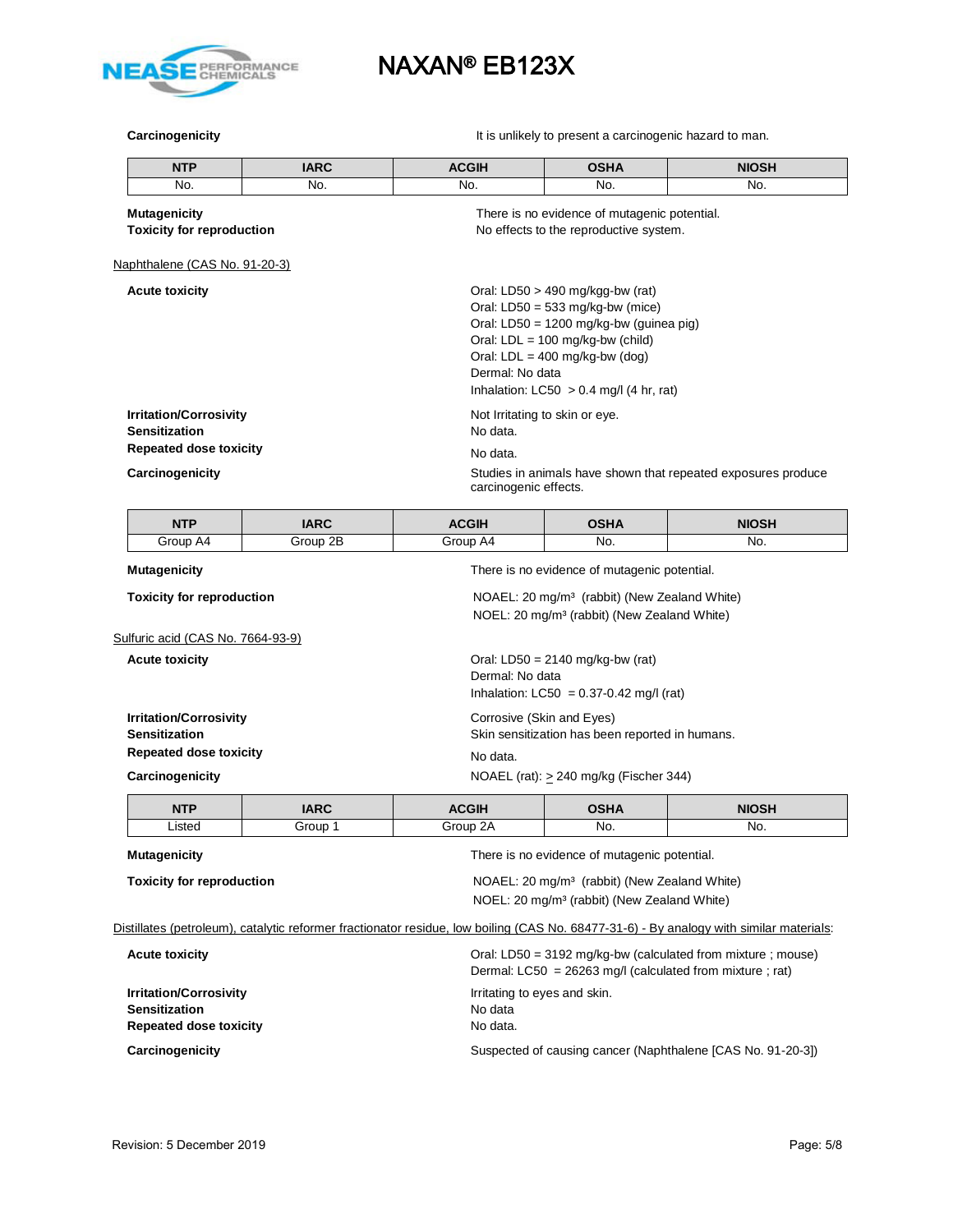

|                                                                                                                   | <b>NTP</b>                                |  | <b>IARC</b> | <b>ACGIH</b>                                                                                                                                                                                                                                |                  | <b>OSHA</b>                                                                                                                                            | <b>NIOSH</b> |
|-------------------------------------------------------------------------------------------------------------------|-------------------------------------------|--|-------------|---------------------------------------------------------------------------------------------------------------------------------------------------------------------------------------------------------------------------------------------|------------------|--------------------------------------------------------------------------------------------------------------------------------------------------------|--------------|
|                                                                                                                   | Group A4                                  |  | Group 2B    | Group A4                                                                                                                                                                                                                                    |                  | No.                                                                                                                                                    | No.          |
|                                                                                                                   |                                           |  |             | -Studies in animals have shown that repeated doses of Naphthalene (CAS No. 91-20-3) produce carcinogenic effects.                                                                                                                           |                  |                                                                                                                                                        |              |
|                                                                                                                   | <b>Mutagenicity</b>                       |  |             |                                                                                                                                                                                                                                             |                  | There is no evidence of mutagenic potential.                                                                                                           |              |
|                                                                                                                   | <b>Toxicity for reproduction</b>          |  |             |                                                                                                                                                                                                                                             | None anticipated |                                                                                                                                                        |              |
|                                                                                                                   | Xylenes (CAS No.1330-20-7)                |  |             |                                                                                                                                                                                                                                             |                  |                                                                                                                                                        |              |
| <b>Acute toxicity</b><br><b>Irritation / Corrosivity</b><br><b>Sensitisation</b><br><b>Repeated dose toxicity</b> |                                           |  |             | Oral LD50 = $3520$ mg/kg (rat)<br>Dermal LD50 >5000 mg/kg (rabbit)<br>Inhalation LC50 = 27.6 mg/L (4 hour(s)) (rat) - Vapours may cause<br>drowsiness and dizziness. May cause respiratory irritation.                                      |                  |                                                                                                                                                        |              |
|                                                                                                                   |                                           |  |             | Causes eye irritation. Causes skin irritation. Repeated exposure may<br>cause skin dryness or cracking.<br>It is not a skin sensitiser.<br>Oral NOAEL = $900 \text{ mg/kg/day}$ (rat) (90-days)<br>Inhalation NOAEL $\geq$ 19,000 ppm (rat) |                  |                                                                                                                                                        |              |
|                                                                                                                   |                                           |  |             |                                                                                                                                                                                                                                             |                  |                                                                                                                                                        |              |
|                                                                                                                   | Carcinogenicity                           |  |             | Not to be expected                                                                                                                                                                                                                          |                  |                                                                                                                                                        |              |
|                                                                                                                   |                                           |  |             |                                                                                                                                                                                                                                             |                  |                                                                                                                                                        |              |
|                                                                                                                   | <b>NTP</b>                                |  |             | <b>IARC</b>                                                                                                                                                                                                                                 |                  | <b>ACGIH</b>                                                                                                                                           | <b>OSHA</b>  |
|                                                                                                                   | No.                                       |  |             | No.                                                                                                                                                                                                                                         |                  | No.                                                                                                                                                    | No.          |
|                                                                                                                   | <b>Mutagenicity</b>                       |  |             | Not to be expected                                                                                                                                                                                                                          |                  |                                                                                                                                                        |              |
|                                                                                                                   | <b>Toxicity for reproduction</b>          |  |             | Not to be expected                                                                                                                                                                                                                          |                  |                                                                                                                                                        |              |
|                                                                                                                   |                                           |  |             |                                                                                                                                                                                                                                             |                  |                                                                                                                                                        |              |
|                                                                                                                   | <b>SECTION 12: ECOLOGICAL INFORMATION</b> |  |             |                                                                                                                                                                                                                                             |                  |                                                                                                                                                        |              |
|                                                                                                                   | Substances in preparations / mixtures     |  |             |                                                                                                                                                                                                                                             |                  |                                                                                                                                                        |              |
|                                                                                                                   |                                           |  |             | Napthalenesulfonic acid, bis(1-methylethyl)-, me derives. (CAS No. 99811-86-6) - (By analogy with similar materials)                                                                                                                        |                  |                                                                                                                                                        |              |
|                                                                                                                   | Short term                                |  |             |                                                                                                                                                                                                                                             |                  | LC50 (96 hour): 5300 mg/l (Leuciscus idus)<br>EC50 (48 hour): 34 mg/l (Daphnia magna, mobility)<br>EC50 (96 hour): 74.4 mg/l (Scenedesmus subspicatus) |              |
|                                                                                                                   | Long Term                                 |  |             | Not available                                                                                                                                                                                                                               |                  |                                                                                                                                                        |              |

Naphthalene (CAS No. 91-20-3)

Short term LC50 (96 hour) = 0.958 mg/l (*Oncorhynchus gorbuscha*)

Long Term NOEC (4 days) = 2.78 mg/l (*Gadus morrhua*)

Persistence and degradability The product is not biodegradable. Bioaccumulative potential The product has low potential for bioaccumulation. Mobility in soil **Mobility** in soil. The product is predicted to have low mobility in soil. Results of PBT and vPvB assessment Not classified as PBT or vPvB. Other adverse effects None known.

Sulphuric acid (CAS No. 7664-93-9) Short term LC50 (96 hour): 42.0 mg/l (96 hour) (*Gambusia affinis*)

EC50 ( 24 hour): 29.0 mg/l (*Daphnia magna*) EC50 (48 hour): 29 mg/l (*Pandalus montagui*))

LC50 (48 hour) = 2.16 mg/l (*Daphnia magna*) EC50 (24 hour) = 29 mg/l (*Nitrosomonas*)

NOEC (125 days) = 0.59 mg/l (*Daphnia pulex*)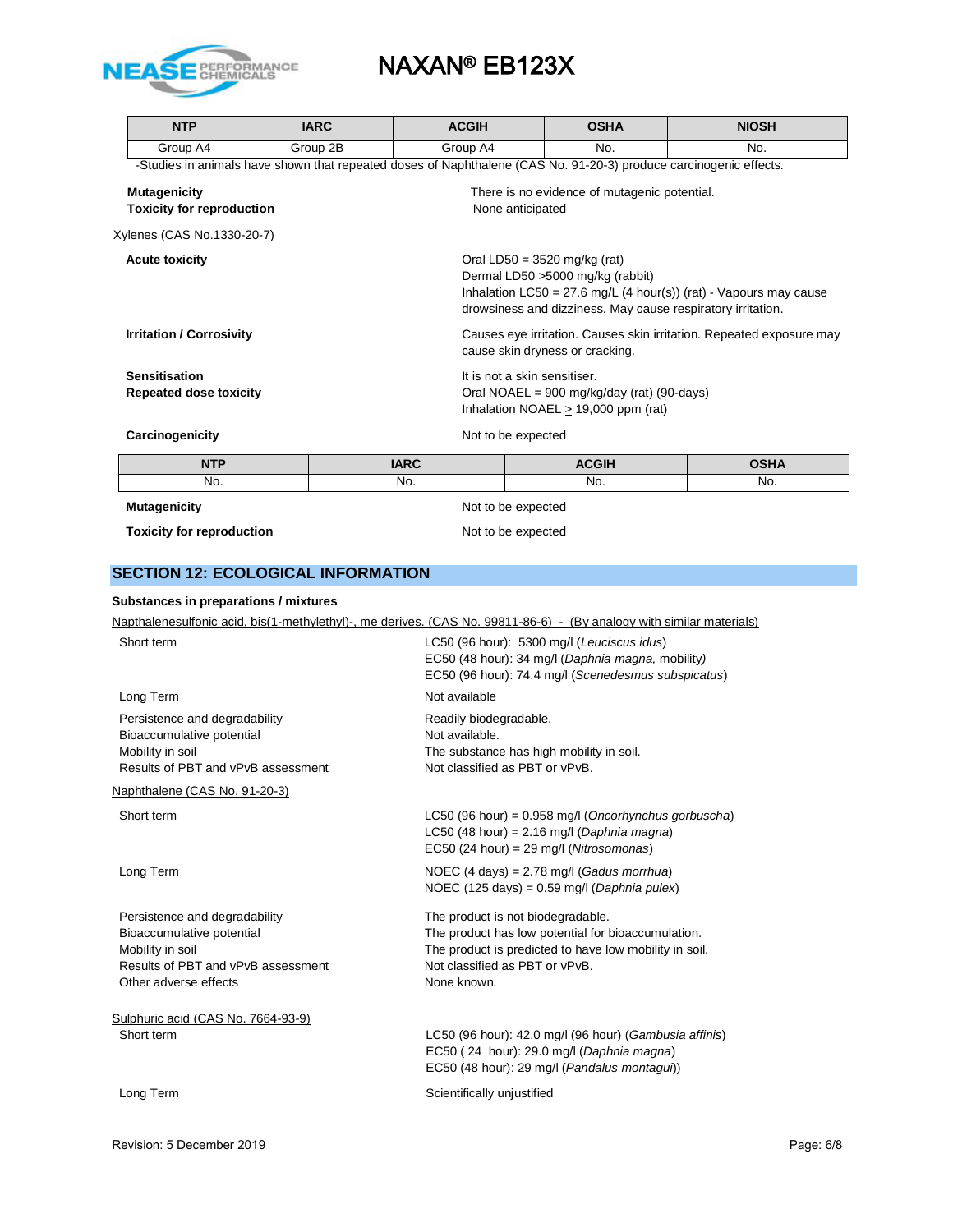

Persistence and degradability Not readily biodegradable. Results of PBT and vPvB assessment Not classified as PBT or vPvB. Other adverse effects None known.

Bioaccumulative potential The substance has no potential for bioaccumulation. Mobility in soil **Mobility** in soil. The substance has high mobility in soil.

### **SECTION 13: DISPOSAL CONSIDERATIONS**

Waste treatment methods **Disposal should be in accordance with local**, state or national legislation. Consult an accredited waste disposal contractor or the local authority for advice.

Additional Information **None known.** None known.

### **SECTION 14: TRANSPORT INFORMATION**

|                              | <b>Land transport</b><br>(U.S. DOT)                                                                  | Sea transport<br>(IMDG)                                                                              | Air transport<br>(ICAO/IATA)                                                                         |
|------------------------------|------------------------------------------------------------------------------------------------------|------------------------------------------------------------------------------------------------------|------------------------------------------------------------------------------------------------------|
| <b>UN number</b>             | 2920                                                                                                 | 2920                                                                                                 | 2920                                                                                                 |
| <b>Proper Shipping Name</b>  | Corrosive liquid, flammable,<br>n.o.s. (alkylnaphthalene<br>sulfonic acid, sulfuric acid,<br>xylene) | Corrosive liquid, flammable,<br>n.o.s. (alkylnaphthalene<br>sulfonic acid, sulfuric acid,<br>xylene) | Corrosive liquid, flammable,<br>n.o.s. (alkylnaphthalene<br>sulfonic acid, sulfuric acid,<br>xylene) |
| Transport hazard class(es)   | 8(3)                                                                                                 | 8(3)                                                                                                 | 8(3)                                                                                                 |
| Packing group                |                                                                                                      | $\mathbf{I}$                                                                                         | $\mathbf{I}$                                                                                         |
| Hazard label(s)              | Corrosive, Flammable                                                                                 | Corrosive, Flammable                                                                                 | Corrosive, Flammable                                                                                 |
| <b>Environmental hazards</b> | No                                                                                                   | No.                                                                                                  | No                                                                                                   |
| Special precautions for user | None known.                                                                                          | None known.                                                                                          | None known.                                                                                          |

**Transport in bulk according to Annex II of MARPOL73/78 and the IBC Code:** Not established.

### **SECTION 15: REGULATORY INFORMATION**

**Safety, health and environmental regulations/legislation specific for the substance or mixture:**

**TSCA (Toxic Substance Control Act) -** Inventory Status**: On active TSCA list**

**Canada Domestic Substance List (DSL):** Listed

### **Designated Hazardous Substances and Reportable Quantities (40 CFR 302.4)**:

| <b>Chemical Name</b> | <b>CAS No.</b> | <b>Typical %wt.</b> | <b>RQ (Pounds)</b> |
|----------------------|----------------|---------------------|--------------------|
| Sulfuric acid        | 7664-93-9      | >65%                | 1.000              |
| Xylene               | 1330-20-7      | 5 - 10              | 100                |

**SARA 311/312 - Hazard Categories:**

 $\boxtimes$  Fire  $\Box$  Sudden Release  $\Box$  Reactivity  $\Box$  Immediate (acute)  $\Box$  Chronic (delayed)

**SARA 313 - Toxic Chemicals (40 CFR 372):** 

| <b>Chemical Name</b> | CAS No.       | Typical %wt. |
|----------------------|---------------|--------------|
| Sulfuric acid        | 7664-93-9     | <5%          |
| Naphthalene          | $91 - 20 - 3$ | <5%          |
| Xylene               | 1330-20-7     | $5 - 10$     |

#### **SARA 302 - Extremely Hazardous Substances(40 CFR 355):**

| <b>Chemical Name</b> | CAS No.   | <b>Typical %wt.</b> |
|----------------------|-----------|---------------------|
| Sulfuric acid        | 7664-93-9 | 5%                  |